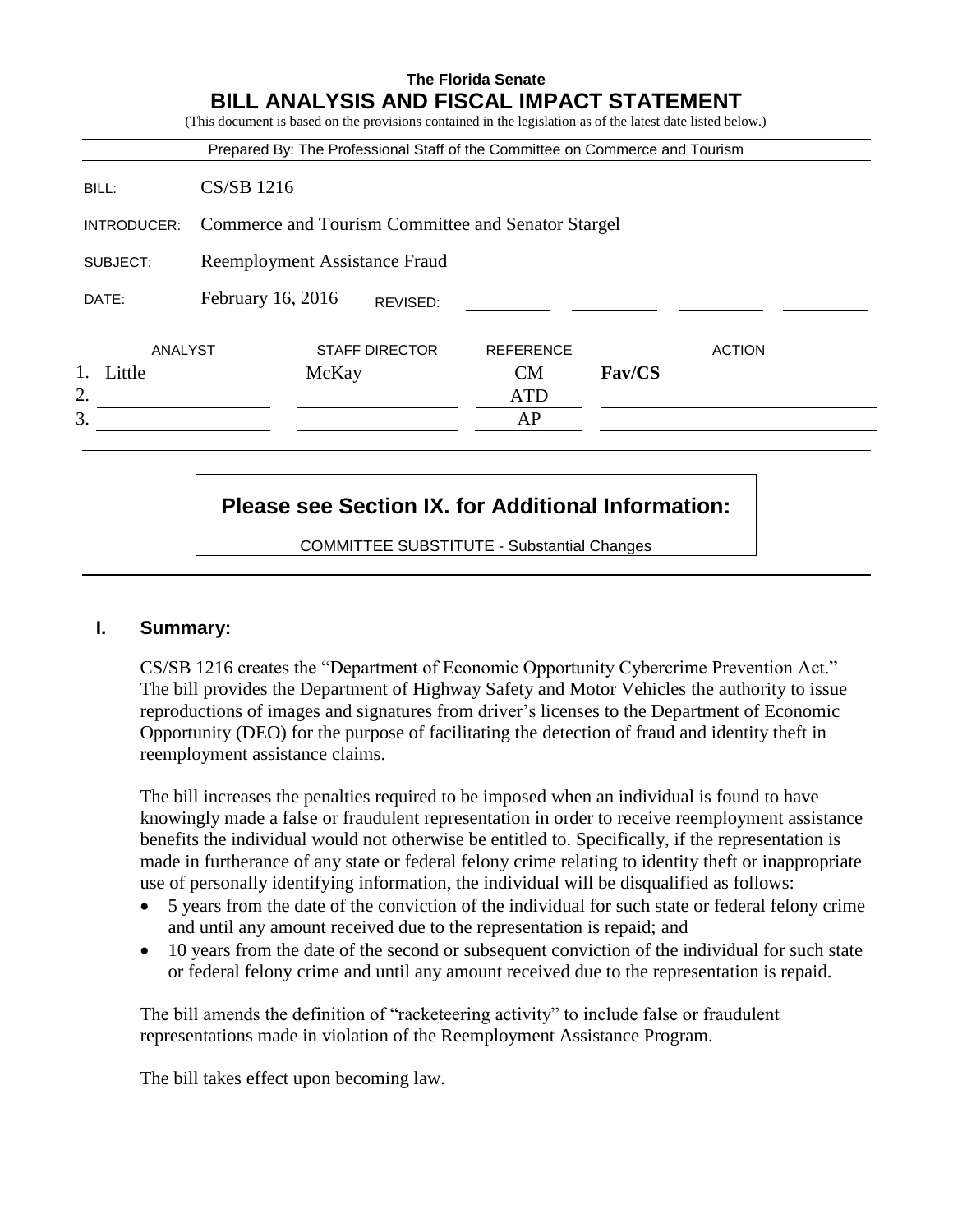## **II. Present Situation:**

## **Reemployment Assistance Program**

The federal Unemployment Insurance Program provides unemployment benefits to eligible workers who are unemployed through no fault of their own (as determined under state law) and who meet the requirements of state  $law<sup>1</sup>$ . The program is administered as a partnership of the federal government and the states.<sup>2</sup>

Florida's unemployment insurance program was created by the Legislature in 1937. $3$  The program was rebranded as the "Reemployment Assistance Program" in 2012.<sup>4</sup> The Department of Economic Opportunity (DEO) is responsible for administering Florida's reemployment assistance laws, primarily through its Division for Workforce Services.<sup>5</sup>

An unemployed individual must apply to the DEO for benefits using Florida's Online Reemployment Assistance System.<sup>6</sup> To receive benefits, a claimant must meet certain monetary and nonmonetary eligibility requirements and provide proof of identification.<sup>7</sup> Key eligibility requirements involve a claimant's earnings during a certain period of time, the manner in which the claimant became unemployed, and the claimant's efforts to find new employment. A notice of claim is sent to a claimant's most recent employer and all employers whose employment records are liable for benefits.<sup>8</sup>

## **Fraudulent Claims**

In 2014, the DEO implemented the Fraud Initiative and Rules Rating Engine (FIRRE) program in order to detect fraud and identity theft within public-assistance programs.<sup>9</sup> In the first year of implementation, the FIRRE program detected over 70,000 fraudulent claims for reemployment assistance benefits. $10$ 

In order to identify falsely filed claims, the FIRRE program cross matches identification information with external entities, including the claimant's social security and driver's license information.<sup>11</sup> To cross match driver's license information, the DEO has been provided limited access to the information database used by the Department of Highway Safety and Motor Vehicles (HSMV).<sup>12</sup> The DEO's current access does not provide digital images contained in

 $\overline{a}$ 

<sup>11</sup> Department of Economic Opportunity, *Agency Legislative Bill Analysis*, (Jan. 7, 2016) (on file with the Senate Committee on Commerce and Tourism).

<sup>12</sup> *Id.*

<sup>1</sup> United States Department of Labor, Employment and Training Administration*, State Unemployment Insurance Benefits, available at* <http://workforcesecurity.doleta.gov/unemploy/uifactsheet.asp> [\(](http://workforcesecurity.doleta.gov/unemploy/uifactsheet.asp)last visited Feb. 11, 2016).

<sup>2</sup> There are 53 programs, including the 50 states, Puerto Rico, the Virgin Islands, and the District of Columbia.

<sup>3</sup> Chapter 18402, L.O.F.

<sup>4</sup> Chapter 2012-30, L.O.F.

 $5$  Section 20.60(5)(c), F.S., and s. 443.171, F.S.

<sup>6</sup> Rule 73B-11.013, F.A.C.

<sup>7</sup> *See* s. 443.091, F.S., and Rule 73B-11.013, F.A.C.

 $8$  Section 445.151(3)(a), F.S.

<sup>9</sup> Letter to Thomas Perez, US Secretary of Labor, from Jesse Panuccio, Exe. Dir. DEO, RE: Identify Theft and Fraud in Public Benefit Systems (March 13, 2015).

<sup>10</sup> *Id.*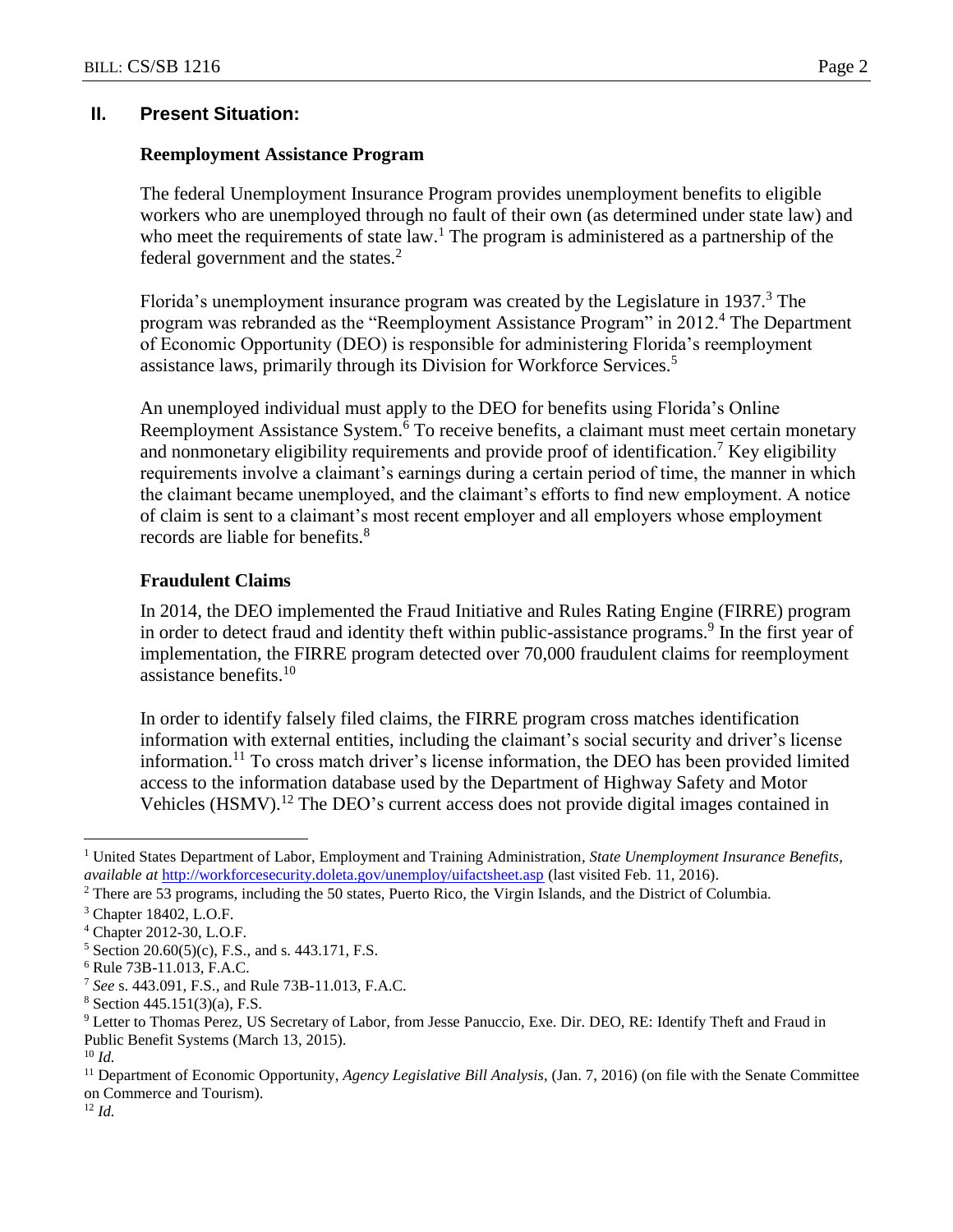HSMV's Driver and Vehicle Information Database (DAVID), because such access is not provided by current law.<sup>13</sup> Under s. 322.142, F.S., other state agencies have been given access to reproductions of the digital images for similar purposes.<sup>14</sup>

#### **Penalties and Disqualification**

Under current law, any person who establishes a fictitious employing unit<sup>15</sup> by submitting fraudulent documents through a computer system, by alteration or destruction of computer files, or by theft of financial instruments, data, and other assets for the purpose of enabling any person to receive benefits under the reemployment program commits a felony of the third degree.<sup>16</sup> Establishment of a fictitious employing unit in violation of the Reemployment Assistance Program is considered racketeering activity under Florida law.<sup>17</sup>

Any person who makes false or fraudulent representations for the purpose of obtaining benefits contrary to the Reemployment Assistance Program commits a felony of the third degree.<sup>18</sup> Each false or fraudulent representation constitutes a separate offense.<sup>19</sup>A person who makes such representation is subject to a disqualification of benefits, beginning with the week in which the false or fraudulent representation is made.<sup>20</sup> The disqualification may be imposed for a period of up to 1 year following the date the DEO discovers the false or fraudulent representation and until any overpayment of benefits resulting from such representation is repaid in full.<sup>21</sup> The duration of disqualification for false or fraudulent representations in other states is comparable to Florida's current penalty, as the disqualification time period in most states is 52 weeks.<sup>22</sup>

A disqualification may be appealed in the same manner as appeals of determinations and redeterminations.<sup>23</sup> However, a conviction of an offense prohibited by s.  $443.071$ , F.S., is conclusive upon the appeals referee and the commission of the making of the false or fraudulent statement.<sup>24</sup>

 $\overline{a}$ 

<sup>13</sup> *Id.*

<sup>&</sup>lt;sup>14</sup> Section 322.142(4), F.S., provides access to the digital images contained in DAVID to the Department of Business and Professional Regulation, the Department of Health, the Department of State, the Department of Children and Family Services, the Agency for Health Care Administration, and the Department of Financial Services.

<sup>&</sup>lt;sup>15</sup> An employing unit means "an individual or type of organization, including a partnership, limited liability company, association, trust, estate, joint-stock company, insurance company, or corporation, whether domestic or foreign; the receiver, trustee in bankruptcy, trustee or successor of any of the foregoing; or the legal representative of a deceased person; which has or had in its employ one or more individuals performing services for it within this state." Section 443.036(20), F.S. <sup>16</sup> Section 443.071(4), F.S.

<sup>17</sup> Section 865.02(1)(a)7., F.S.

 $18$  Section 443.071(1), F.S.

<sup>19</sup> *Id.*

 $20$  Section 443.101(6), F.S.

<sup>21</sup> *Id.*

<sup>22</sup> For a review of other state laws, *see* US Dept. of Labor, *Comparison of State Unemployment Laws*, *available at* <http://www.unemploymentinsurance.doleta.gov/unemploy/comparison2015.asp> (last visited Feb. 12, 2016).

 $^{23}$  Section 443.151(3), F.S. The Social Security Act requires states to offer "an opportunity for a fair hearing before an impartial tribunal, for all individuals whose claims for unemployment compensation are denied." 42 U.S.C. 503(a)(3).  $^{24}$  *Id.*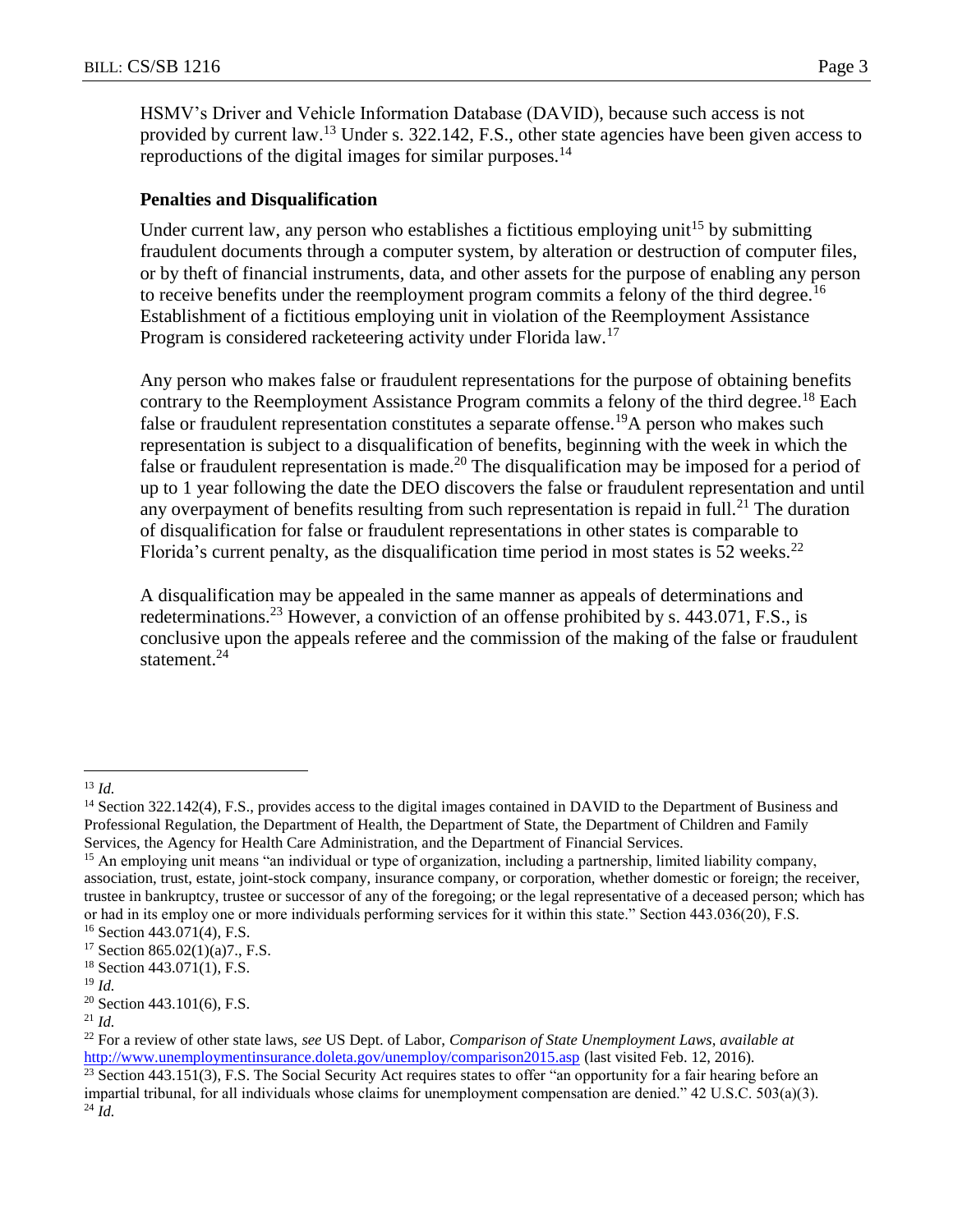### **Recovery for Overpayment**

Any person who receives benefits by fraud, to which he or she is not entitled, is liable for repaying those benefits to the DEO.<sup>25</sup> Florida law also allows the DEO to impose a penalty equal to 15 percent of the amount overpaid.<sup>26</sup>

Upon discovery of an overpayment, the DEO makes a determination of the amount of overpayment and attempts to make recovery of the payment. To enforce this provision, the DEO must find the existence of fraud through a redetermination or a decision within 2 years after the fraud was committed. Any recovery or recoupment of benefits must be commenced within 7 years after the redetermination or decision.<sup>27</sup> The DEO is required to collect the repayment of benefits without interest by the deduction of benefits through a redetermination of benefits or by a civil action.<sup>28</sup>

### **III. Effect of Proposed Changes:**

**Section 1** creates the "Department of Economic Opportunity Cybercrimes Prevention Act."

**Section 2** amends s. 322.142, F.S., to provide the HSMV authorization to make and issue reproductions of color photographic or digital imaged licenses and signatures of licensees to the DEO. The DEO will be able to use such reproductions for the purpose of facilitating the validation of reemployment assistance claims and the identification of fraudulent or false reemployment assistance claims. Allowing the DEO access to the HSMV database will likely increase the number of false or fraudulent claims detected by the DEO.<sup>29</sup>

**Section 3** amends s. 443.101(6), F.S., to increase the time period for which an individual can be disqualified from receiving reemployment assistance benefits when the individual is found to have made false or fraudulent representations in violation of the Reemployment Assistance Program. Specifically, the bill provides that if the representation is made in furtherance of any state or federal felony crime relating to identity theft or inappropriate use of personally identifying information, the individual will be disqualified as follows:

- 5 years from the date of the conviction of the individual for such state or federal felony crime and until any amount received due to the representation is repaid; and
- 10 years from the date of the second or subsequent conviction of the individual for such state or federal felony crime and until any amount received due to the representation is repaid.

**Section 4** amends s. 895.02(1)(a)7, F.S., to provide that "racketeering activity" includes additional actions found to violate the Reemployment Assistance Program. Specifically, the bill includes the crime of making a false or fraudulent representation in order to receive reemployment assistance benefits, which is chargeable under s. 443.01(1), F.S.

**Section 5** provides that the bill is effective upon becoming law.

 $\overline{a}$ 

<sup>&</sup>lt;sup>25</sup> Section 445.151(6)(a), F.S.

<sup>26</sup> *Id.*

<sup>27</sup> *Id.*

<sup>&</sup>lt;sup>28</sup> Section  $445.151(6)(e)$ , F.S.

<sup>29</sup> Department of Economic Opportunity, *Agency Legislative Bill Analysis*, (Jan. 7, 2016) (on file with the Senate Committee on Commerce and Tourism).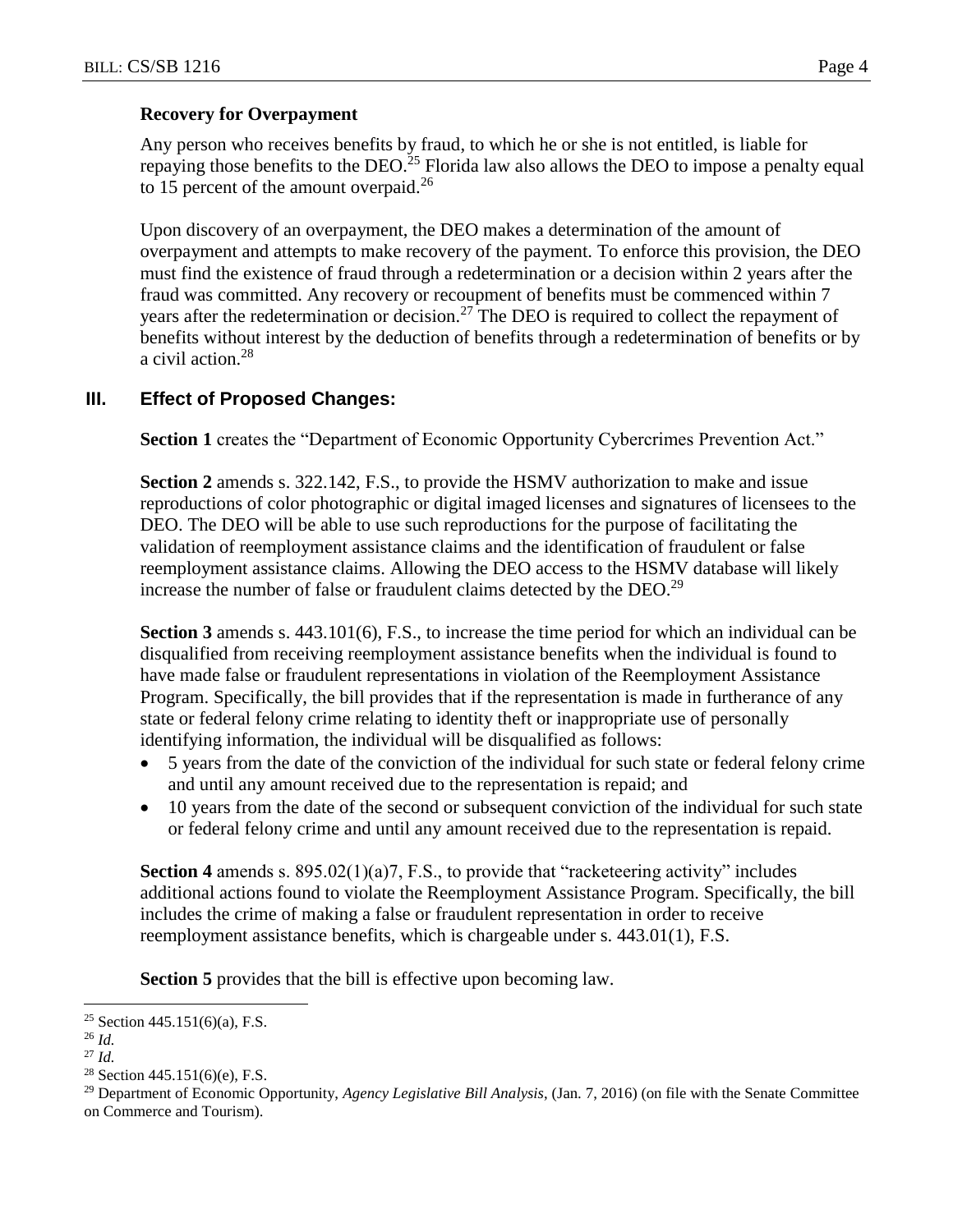# **IV. Constitutional Issues:**

A. Municipality/County Mandates Restrictions:

None.

B. Public Records/Open Meetings Issues:

None.

C. Trust Funds Restrictions:

None.

# **V. Fiscal Impact Statement:**

A. Tax/Fee Issues:

None.

B. Private Sector Impact:

None.

C. Government Sector Impact:

None.

## **VI. Technical Deficiencies:**

None.

# **VII. Related Issues:**

None.

## **VIII. Statutes Affected:**

This bill substantially amends the following sections of the Florida Statutes: 322.142, 443.101, 895.02.